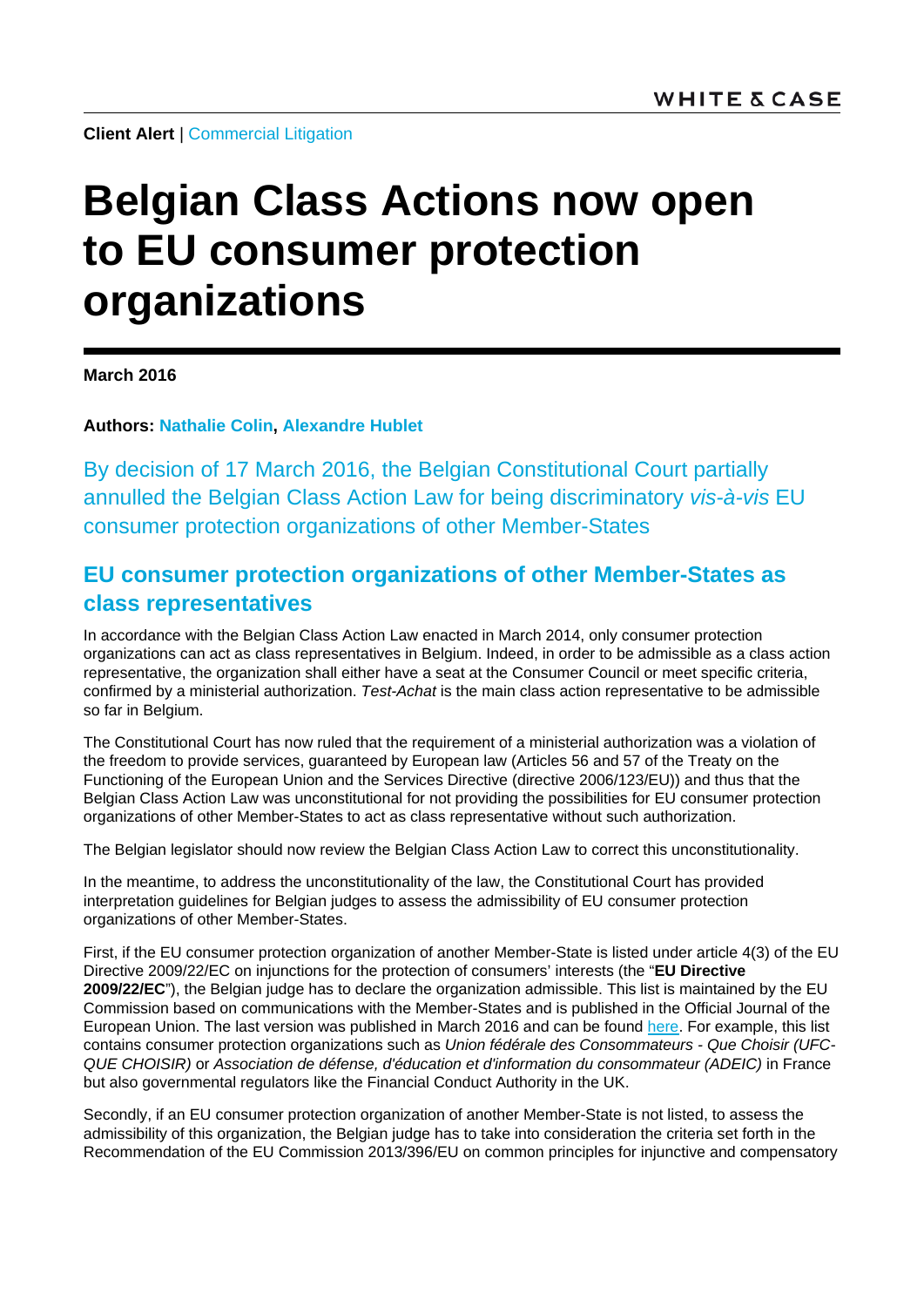collective redress mechanisms in the Member States concerning violations of rights granted under Union Law (the "**Recommendation 2013/396/EU**"). These criteria are:

- *« the entity should have a non-profit making character;*
- *there should be a direct relationship between the main objectives of the entity and the rights granted under Union law that are claimed to have been violated in respect of which the action is brought; and*
- *the entity should have sufficient capacity in terms of financial resources, human resources, and legal expertise, to represent multiple claimants acting in their best interest. »*

As a consequence, the judge has no margin of appreciation for organizations listed under the EU Directive 2009/22/EU. Only for non-listed organizations can the judge assess the criteria set forth in the Recommendation 2013/396/EU. These interpretation guidelines are mandatory for Belgian judges. However, the Belgian legislator can decide to modify the Belgian Class Action Law, either to integrate the solution proposed by the Constitutional Court in the Belgian Class Action Law or to develop another solution for (EU) class representatives.

From a practical point of view, many European actors can now act as class representative for class actions brought in front of Belgian courts.

## **Confirmation of the Belgian class actions regime**

In the same ruling, the Constitutional Court dismissed the other grounds for annulment raised by the claimants. In so doing, the Constitutional Court confirmed most of the features of the Belgian Class Action Law.

#### **Class actions only for facts that occurred after 1st September 2014**

The Belgian Class Action Law provides that class actions are only available as judicial remedy for damages whose common ground arose after 1<sup>st</sup> September 2014. The Constitutional Court considered that the nonretroactivity of the Belgian Class Action Law was relevant and not disproportionate.

### **Only Belgian consumer protection claimants with a ministerial authorization and not attorneys**

In the Belgian Class Action Law, the Belgian legislator decided that only (Belgian) consumer protection organizations can initiate a class action. The claimants argued that other actors, like attorneys, should be allowed to act as class representatives. The Constitutional Court considered that this limitation to consumer protection organizations was justified to ensure, among others, that consumers' interests are protected and to avoid the introduction of too many class actions. Of course, the Belgian consumer protection organizations can be assisted by an attorney in the class action proceedings.

The Constitutional Court also deemed the requirement for a ministerial authorization for Belgian consumer protection organizations to be constitutional. This requirement is thus maintained for Belgian class representatives only.

#### **Class actions limited to the protection of consumers**

The scope of the Belgian Class Action Law is limited to consumer law, excluding thus all laws that are not enumerated in the Belgian Class Action Act (which all provide protection to consumers) and other victims than consumers (for example corporations or shareholders).

The Constitutional Court considered this unique protection for consumers to be reasonably justified, amongst others because of the emphasis placed on consumer protection in European law (citing the Recommendation 2013/396/EU) and the fact that consumers are more often than not the victims of small claims.